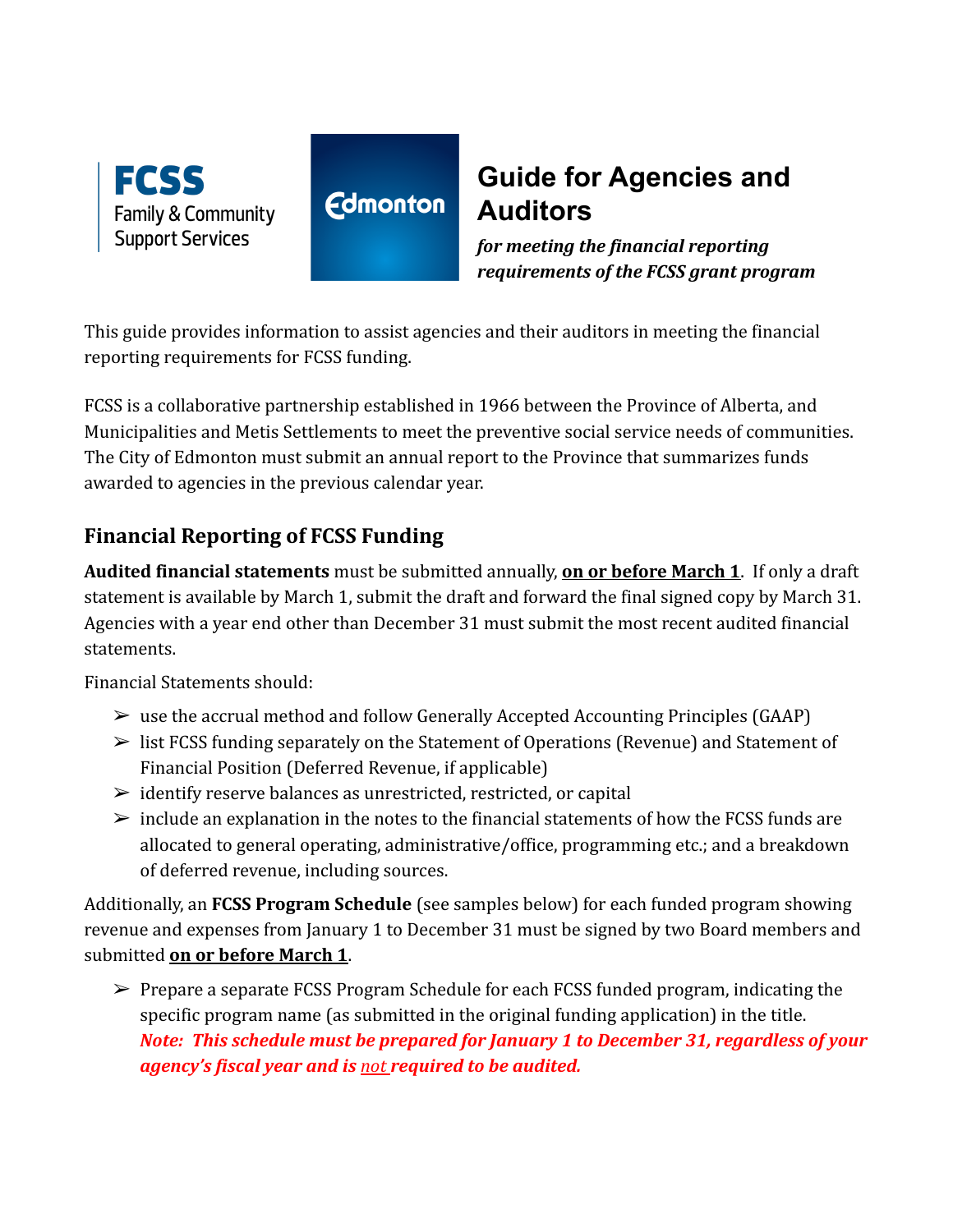**A Management Letter** is a requirement of FCSS-funded agencies and should include observations and recommendations for addressing any issues identified by the auditor during the audit, including updates on recommendations made in previous audits.

### **Ineligible Expenses for FCSS funding:**

- $\triangleright$  purchase of land or buildings
- $\triangleright$  renovation or construction
- $\triangleright$  purchase of capital assets, for example motor vehicles
- $\triangleright$  property taxes or levies
- $\triangleright$  meals/food expenses that are not part of the funded program
- $\geq$  honoraria or per diem for board members or volunteers for attending meetings (if this is a practice of the organization provide an explanation in the notes of the financial statements).

You may have been permitted exemptions to the above list of ineligible expenses for 2021 due to COVID. If so, please include the expenses on your FCSS Program Schedule.

# **Budget Adjustments**

Movement of funding between budget lines is permitted up to 10% of any line. Adjustments greater than 10% must be pre-approved in writing by the Director of Community Resources.

Any deficits in the program budget are the sole responsibility of the agency.

# **Unspent Funds**

The expectation is that all FCSS funding be spent in the year it is granted. In March and April of each year, the City reviews the FCSS Program Schedule of each FCSS funded agency to determine if there are unspent FCSS funds as of December 31 of the prior year. Unspent FCSS funds will need to be returned to the City of Edmonton unless approval is granted on an exceptional basis for a one-time expenditure (template to be provided). Where an agency is approved to spend the prior year's unspent FCSS funds, that amount must be reported in the FCSS Program Schedule in the following year.

## **Any questions regarding FCSS financial reporting requirements?**

**Please contact the Community Resources Office at 780-496-4932 or grants@edmonton.ca**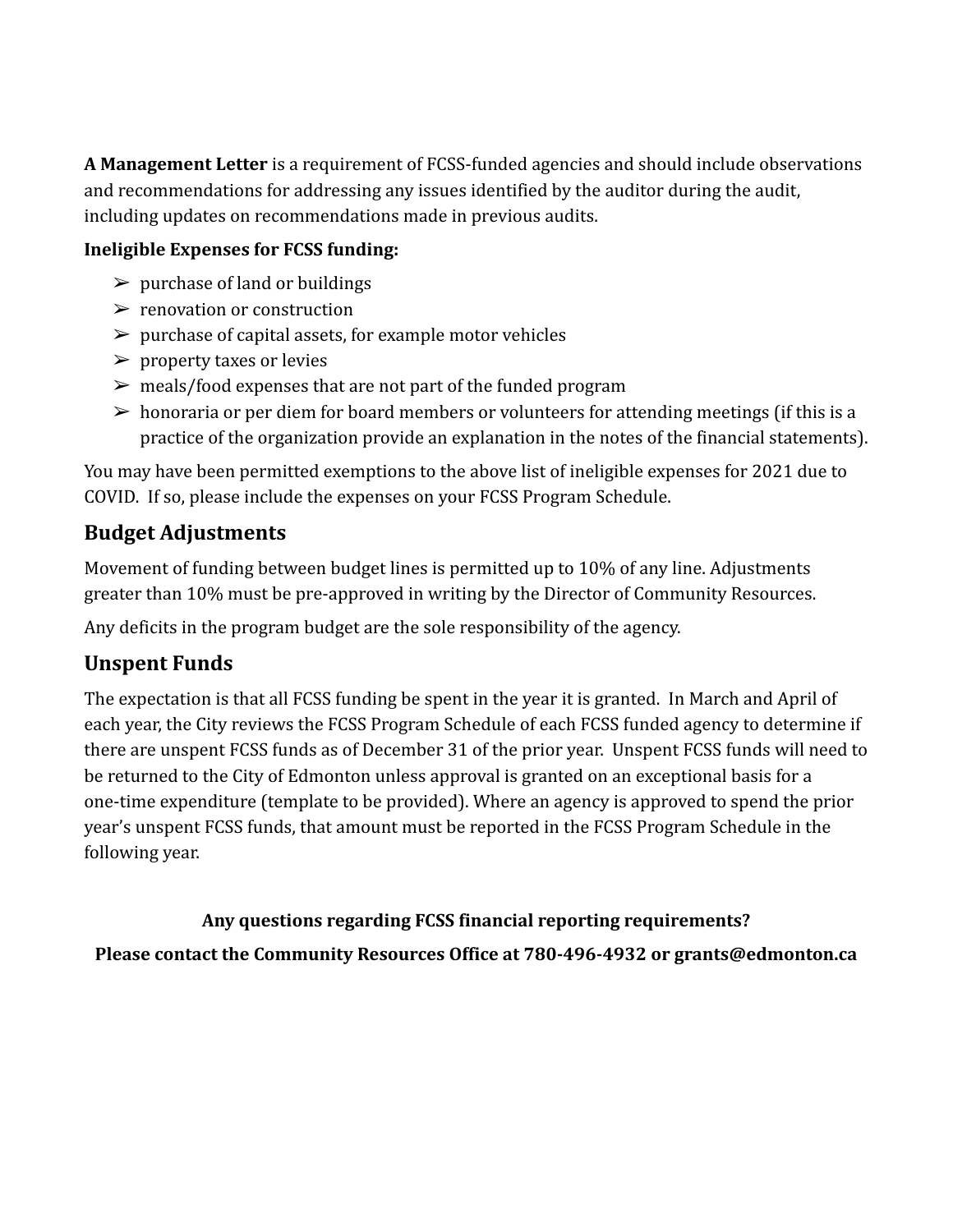#### **FCSS Program Name Agency Name FCSS PROGRAM SCHEDULE** JANUARY 1 - DECEMBER 31, 2021

|                                                 | <b>FCSS Funding</b> | <b>Other Funding</b> | Total<br>Program |
|-------------------------------------------------|---------------------|----------------------|------------------|
| <b>Revenue:</b>                                 |                     |                      |                  |
| <b>FCSS Grant</b>                               |                     |                      |                  |
| <b>Prior Year FCSS Unspent Funds</b>            |                     |                      |                  |
| <b>Other City of Edmonton Grants</b>            |                     |                      |                  |
| <b>Federal Grants</b>                           |                     |                      |                  |
| <b>Provincial Grants</b>                        |                     |                      |                  |
| <b>United Way Grants</b>                        |                     |                      |                  |
| <b>Donations</b>                                |                     |                      |                  |
| <b>Fundraising</b>                              |                     |                      |                  |
| <b>Membership Fees</b>                          |                     |                      |                  |
| Other: (Please specify)                         |                     |                      |                  |
| <b>Total Revenue:</b>                           | ۰                   | ۰                    |                  |
| <b>Expenditures:</b>                            |                     |                      |                  |
| <b>Personnel Expenses</b>                       |                     |                      |                  |
| <b>Occupancy Expenses</b>                       |                     |                      |                  |
| <b>Travel and Training Expenses</b>             |                     |                      |                  |
| <b>Volunteer Expenses</b>                       |                     |                      |                  |
| <b>Program Supplies</b>                         |                     |                      |                  |
| <b>Administration Expenses</b>                  |                     |                      |                  |
| Other: (Please specify)                         |                     |                      |                  |
| Capital Expenses previously approved            |                     |                      |                  |
| <b>FCSS ineligible - Amortization</b>           |                     |                      |                  |
| FCSS ineligible - Food Programs                 |                     |                      |                  |
| <b>FCSS Ineligible - Capital Expenses</b>       |                     |                      |                  |
| FCSS Ineligible - Other:                        |                     |                      |                  |
|                                                 | ۰                   | ٠                    |                  |
|                                                 |                     |                      |                  |
| <b>Operating Surplus (Deficit) For The Year</b> | Ś<br>٠              | \$<br>۰              | \$               |

Note: Only FCSS eligible expenses should be included in the FCSS spending column.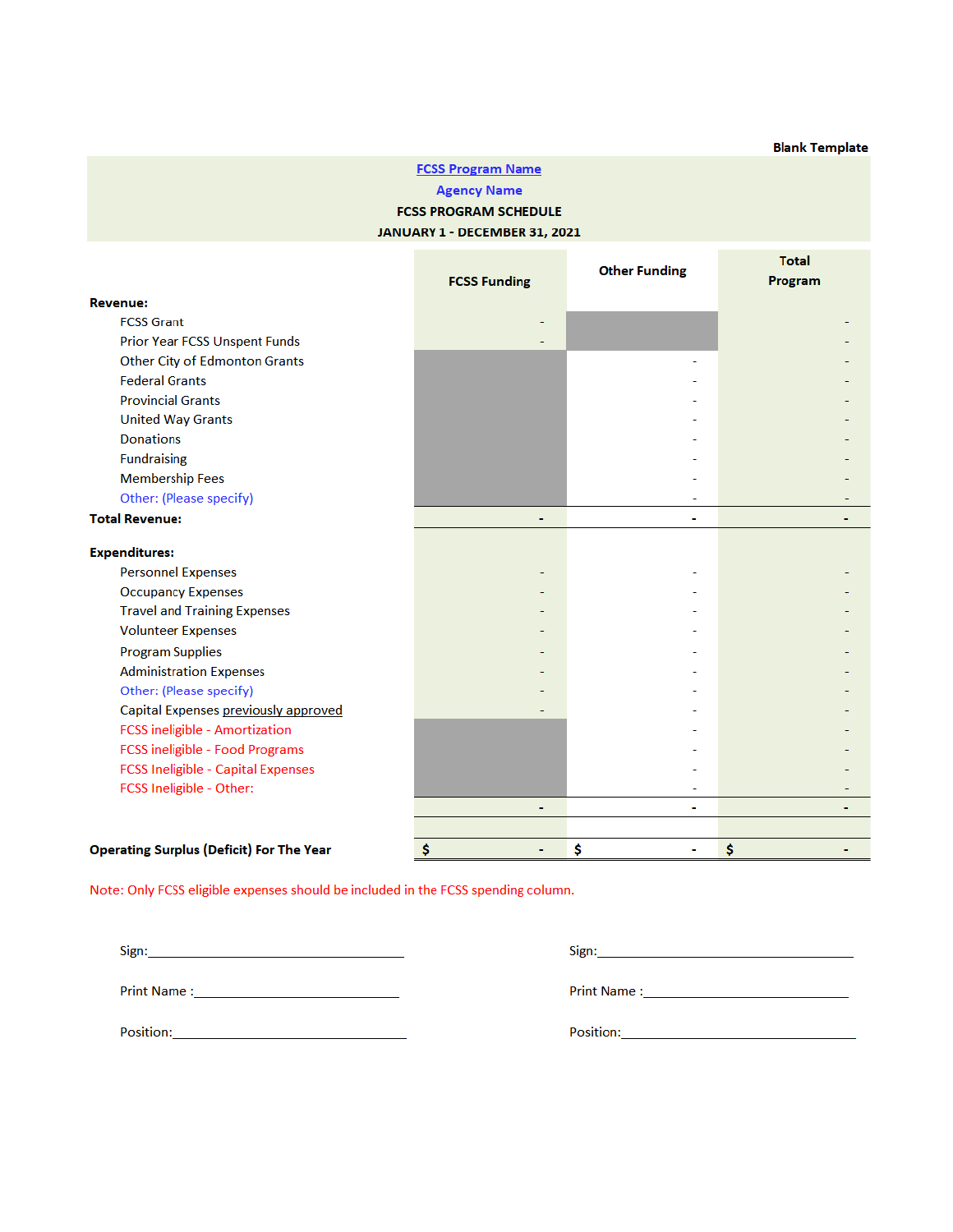#### **FCSS Youth in Leadership Program ABC Youth Agency FCSS PROGRAM SCHEDULE** JANUARY 1 - DECEMBER 31, 2021

|                                                 | <b>FCSS Funding</b> | <b>Other Funding</b> | <b>Total</b><br>Program |
|-------------------------------------------------|---------------------|----------------------|-------------------------|
| <b>Revenue:</b>                                 |                     |                      |                         |
| <b>FCSS Grant</b>                               | 80,000              |                      | 80,000                  |
| <b>Prior Year FCSS Unspent Funds</b>            |                     |                      |                         |
| <b>Other City of Edmonton Grants</b>            |                     |                      |                         |
| <b>Federal Grants</b>                           |                     | 30,000               | 30,000                  |
| <b>Provincial Grants</b>                        |                     |                      |                         |
| <b>United Way Grants</b>                        |                     | 18,000               | 18,000                  |
| <b>Donations</b>                                |                     |                      |                         |
| <b>Fundraising</b>                              |                     |                      |                         |
| <b>Membership Fees</b>                          |                     |                      |                         |
| Other: (Please specify)                         |                     |                      |                         |
| <b>Total Revenue:</b>                           | 80,000              | 48,000               | 128,000                 |
| <b>Expenditures:</b>                            |                     |                      |                         |
| <b>Personnel Expenses</b>                       | 64,450              |                      | 64,450                  |
| <b>Occupancy Expenses</b>                       | 1,550               | 4,500                | 6,050                   |
| <b>Travel and Training Expenses</b>             | 1,000               | 1,000                | 2,000                   |
| <b>Volunteer Expenses</b>                       | 1,850               | 1,000                | 2,850                   |
| <b>Program Supplies</b>                         | 8,000               | 30,000               | 38,000                  |
| <b>Administration Expenses</b>                  | 3,150               | 1,550                | 4,700                   |
| Other: (Please specify)                         |                     |                      |                         |
| Capital Expenses previously approved            |                     |                      |                         |
| <b>FCSS</b> ineligible - Amortization           |                     | 750                  | 750                     |
| <b>FCSS ineligible - Food Programs</b>          |                     | 1,500                | 1,500                   |
| <b>FCSS Ineligible - Capital Expenses</b>       |                     |                      |                         |
| FCSS Ineligible - Other:                        |                     |                      |                         |
|                                                 | 80,000              | 40,300               | 120,300                 |
|                                                 |                     |                      |                         |
| <b>Operating Surplus (Deficit) For The Year</b> | \$<br>٠             | \$<br>7,700          | \$<br>7,700             |

Note: Only FCSS eligible expenses should be included in the FCSS spending column.